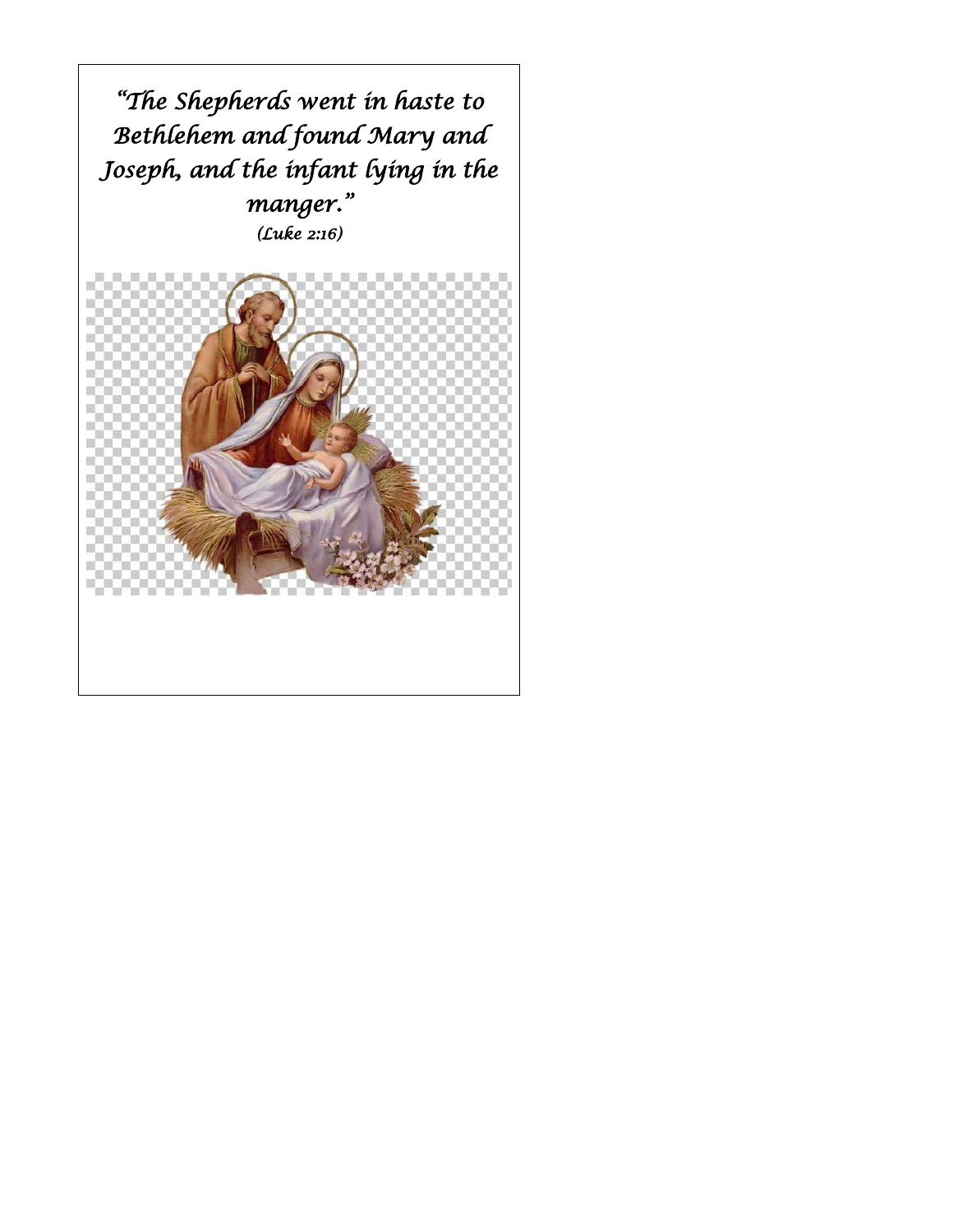#### **MASS INTENTIONS**

SATURDAY, DECEMBER 28, 2019 5:00 PM + John Melhorn

SUNDAY, DECEMBER 29, 2019 8:15 AM – People of the Parish 11:15 AM + Diane Frey

MONDAY, DECEMBER 30, 2019 NO MASS

TUESDAY, DECEMBER 31, 2019 5:00 PM – People of the Parish

WEDNESDAY, JANUARY 1, 2020 10:00 AM + Jim Drummer

THURSDAY, JANUARY 2, 2020 9:00 AM + Theron & Brenda Menges

FRIDAY, JANUARY 3, 2020 9:00 AM + Ron Filliben

SATURDAY, JANUARY 4, 2020 9:00 AM + Warren Glass 5:00 PM + Tom Harbaugh

SUNDAY, JANUARY 5, 2020

 8:15 AM – People of the Parish 11:15 AM – Special Intention of Carmen Miranda on her birthday \*\*\*\*\*\*\*\*\*\*\*\*\*\*\*\*\*\*\*\*\*\*\*\*\*\*\*\*\*\*\*\*\*\*\*\*\*\*\*\*\*\*\*\*\*\*\*\*\*\*\*\*\*\*\*\*\*\*\*\*\*\*\*

#### **NEXT SUNDAY'S READINGS**

Isaiah 60:1-6 Ephesians 3:2-3, 5-6 Matthew 2:1-12 \*\*\*\*\*\*\*\*\*\*\*\*\*\*\*\*\*\*\*\*\*\*\*\*\*\*\*\*\*\*\*\*\*\*\*\*\*\*\*\*\*\*\*\*\*\*\*\*\*\*\*\*\*\*\*\*\*\*\*\*\*\*

**SICK OF THE PARISH –** Please keep our members in your thoughtful prayers: Fred & Yvonne Staub, Kenneth & Alice Williams, Helen Lawrence, Marilyn Drummer, Louise Snoots, Norma Woerner, Brenda Freed, Ken Jacoby, Syndia Helmers, Addie Mannarino, Carmen Miranda, Kai Goley, Richard Doll, Scott Hale, Nickolas Willis, Loretta Gambrill, Judy Goley, Steve Luckenbaugh, Candi Gilbert, Easton Tolson, Sharon Nowakowski, Stephen Nowakowski, Rose McMaster, Dianne Giampietro, Sarah Arigo, Dawn Kuhn, Jerome & June Rahm, Bernard Noel, Mary Ann Staines, Bobbi Pfaff, David Hartlaub, Bill & Marie Hallisey, Holly Fletcher, Jeffrey Stimer and Dave Wolford. **\*\*\*\*\*\*\*\*\*\*\*\*\*\*\*\*\*\*\*\*\*\*\*\*\*\*\*\*\*\*\*\*\*\*\*\*\*\*\*\*\*\*\*\*\*\*\*\*\*\*\*\*\*\*\*\*\*\*\*\*\*\***

**FAMILY PERSPECTIVE –** Today's gospel says Joseph "made his home" in Nazareth." A "home" is built on the foundation of love, commitment and a shared history and is decorated with forgiveness, acceptance, rituals, discipline and mutual support. The Holy Family challenges us today: Don't live "anyplace," live at HOME!

**DECEMBER 29, 2019**

*NEW YEAR'S MASS SCHEDULE* 

*Dec. 31st – New Year's Eve 5:00 PM – Vigil* 

*Jan. 1st – New Year's Day 10:00 AM* 

#### **MISSION FOR LITURGY AND WORSHIP**

**ALTAR SERVERS** for Sat/Sun Jan. 4-5 **5:00 PM Mass:** Hannah Fletcher, Madilyn & Keira Slonaker **8:15 AM Mass:** Ian Frantz, Dempsey Bodan, Ryan Gebhart **1:15 AM Mass:** Ava & Brielle Baughman, Audrianna Dusseau Coordinator is Kelli Maysilles.

**LECTORS** for Sat/Sun Jan. 4-5 **5 PM MASS –** Betsy Miriello **8:15 AM MASS –** Kevin DePaulis **11:15 AM MASS –** Jess Socrates Coordinator is Dianne Giampietro.

#### **EXTRAORDINARY MINISTERS OF HOLY**

**COMMUNION (EMHC)** for Sat/Sun Jan. 4-5 **5:00 PM:** Steve Hoffman, Jen Gentile, Dan Landis, Dan & Barb O'Brien

**8:15 AM:** Kim Aiello, Doug Barnhart, Jason Duty, Ken Glass, Midge Stokes

**11:15 AM:** Andy Altobelli, Joyce Menges, John Schlaline, Jr., Leland Steinke, Barb Wantz Coordinator is Claire Wentz.

**\*\*\*\*\*\*\*\*\*\*\*\*\*\*\*\*\*\*\*\*\*\*\*\*\*\*\*\*\*\*\*\*\*\*\*\*\*\*\*\*\*\*\*\*\*\*\*\*\*\*\*\*\*\*\*\*\*\*\*\*\*\*\*\***

**PRAYER FOR VOCATIONS –** Honor your father and mother, your wife, your husband, your children, your brother, your sister. Family ties bind us in love and root us in faith. What will you do to strengthen your family ties? (Sirach 3:2-6, 12-14). If God may be calling you to the priesthood or consecrated life, visit our website at [www.hbgdiocese.org,](http://www.hbgdiocese.org/) call Father Jonathan Sawicki at 717-657-4804 or write: [frjsawacki@hbgdiocese.org.](mailto:frjsawacki@hbgdiocese.org) **\*\*\*\*\*\*\*\*\*\*\*\*\*\*\*\*\*\*\*\*\*\*\*\*\*\*\*\*\*\*\*\*\*\*\*\*\*\*\*\*\*\*\*\*\*\*\*\*\*\*\*\*\*\*\*\*\*\*\*\*\*\*\***

**IN THE CHARITY OF YOUR PRAYERS,** please pray for the repose of the souls of those who died this week: James Egan, father of Laura Sabold and Angie Dill, sister of Brian Bowling.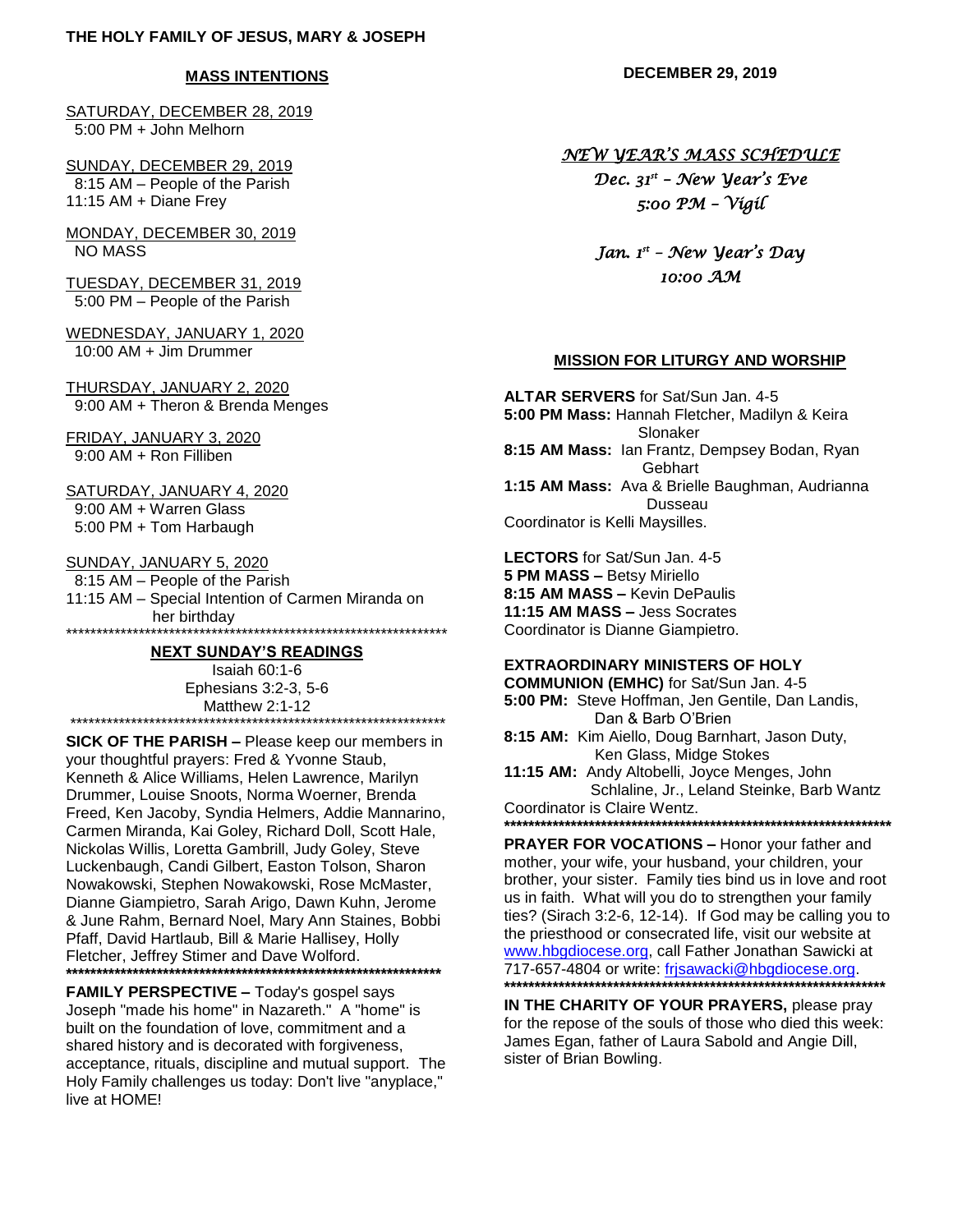# *Message from the Pastor*

# **EUCHARISTIC ADORATION**

**WHEN:** Every First Friday of the month beginning Jan. 3, 2020 **WHAT:** Two Hours of Eucharistic Adoration **WHERE:** Immaculate Heart of Mary Church **TIME:** 7 PM – 9 PM

We have in our midst the greatest gift of the Living Presence of Jesus in the Eucharist. We are all invited to sign up for a half hour or just drop in to spend some quiet time with the Lord present to us in the Eucharist after a busy week. Two people must be in the church during the Exposition over the two hours, hence a signup sheet to commit, but folks are free to just stop in for a shorter time as well. Have a blessed Christmas and our first evening of Adoration can be our Thanksgiving for this tremendous gift the Lord has given us. **HIMSELF**.

Rev. Philip Burger

**GROCERY CERTIFICATES** – Please know how very grateful we are to all of you who support our Grocery Certificate Program and ultimately our Religious Education Program. IHM receives a 5% profit from the sale of all the grocery cards purchased. **Before going for groceries, please consider purchasing Weis or Giant cards after each Mass at the front entrance.** Cards can also be purchased in the parish office during the work week. Thank you for your support of this wonderful program! During the week of Dec. 22, 2019 we sold \$1770 for a profit of \$88.50.

**ABBOTTSTOWN/EAST BERLIN FOOD BANK –** The food pantry in East Berlin held on Dec. 4th served 50 families which included 128 individuals. The number of families served at the Abbottstown location on Dec. 5th was 25 for a total of 72 individuals. The link to the Time to Sign Up page for the food pantry on **Friday**, **Jan. 3rd** at the East Berlin location is [www.volunteersignup.org/WHYBM](http://www.volunteersignup.org/WHYBM) and **Thursday, Jan. 2nd** at the Abbottstown location is [www.volunteersignup.org/RBJ3T.](http://www.volunteersignup.org/BD89J) Please remember to drop off health/beauty items, such as soaps, toothbrushes, diapers, as well LAUNDRY DETERGENT, etc. and place them in the food pantry barrels.

**FUSION -** *Fusion is Immaculate Heart of Mary's youth ministry; open to all teenagers in grades 8 to 12. Coming in 2020 – Amplify (middle school ministry for all youths in grades 5 to 7). Volunteers wanted – both members of Fusion and adults. Please contact Paul as soon as possible.* **Jan 12, 2020: Pro-Life Night, 5 – 7:30 PM Jan 26, 2020: Youth Night, 5 – 7:30 PM** *For more information, please call or email Paul Oakes: (717) 259-0611 ext.8 or [poakes@hbgdiocese.org](mailto:poakes@hbgdiocese.org)*

**LIFETOUCH PHOTOS –** Anyone who hasn't picked up their complimentary 8 x 10 photo can find them down in the social hall on the table outside the kitchen.

**END OF THE YEAR NOTICES –** Most taxpayers will no longer need to itemize their deductions and will take the standard deduction amount. Therefore, since

many people no longer use the end-of-year statements for tax purposes, we will only send out to those who request them. If you are interested in receiving a statement, please contact Anita in the parish office. The Diocese will no longer automatically generate year end statements, unless it is requested by the donor. You may contact the Office of Stewardship & Development at the Diocese at 717-657-4804 ext 245.

**SUB SALE –** The Knights will be selling subs. Pickup dates are after the Masses on the weekend of Feb. 1 and Feb. 2. Orders must be returned by January 26<sup>th</sup>. The order form along with payment can be placed in the collection basket marked "subs" or you can give it to one of the Knights. We will also be selling after the Masses on the weekend of Jan. 19<sup>th</sup> and Jan. 26<sup>th</sup>.

# **SAVE THE DATE: Friday, Jan. 17, 2020**

The film **UNPLANNED** will be shown in St. Joseph's Social Hall, 5125 Grandview Rd., Hanover at 7 PM. This movie is rated "R" and anyone under the age of 17 requires accompanying parent or adult guardian.

**PROJECT RACHEL MINISTRY –** "Let the Church always be a place of mercy and hope, where everyone is welcomed, loved, and forgiven." (Pope Francis) Abortion continues to hurt people long after it happens. Depression, anxiety, nightmares, addictions, strained relationships, and trouble relating to babies or children – all of these can be caused or intensified by a past abortion. The Church desperately wants to help you heal. **Project Rachel Ministry** is a *confidential, compassionate, and non-judgmental* service that meets you where you are at then helps you to discern what kind of help you most need. We then discretely pair you with people who can help – whether through confession, spiritual counseling, professional therapy, small group discussions, or a weekend retreat, there are many avenues for healing. Contact the *Project Rachel* network today: [prm@hbgdiocese.org](mailto:prm@hbgdiocese.org) or 717-857-2282.

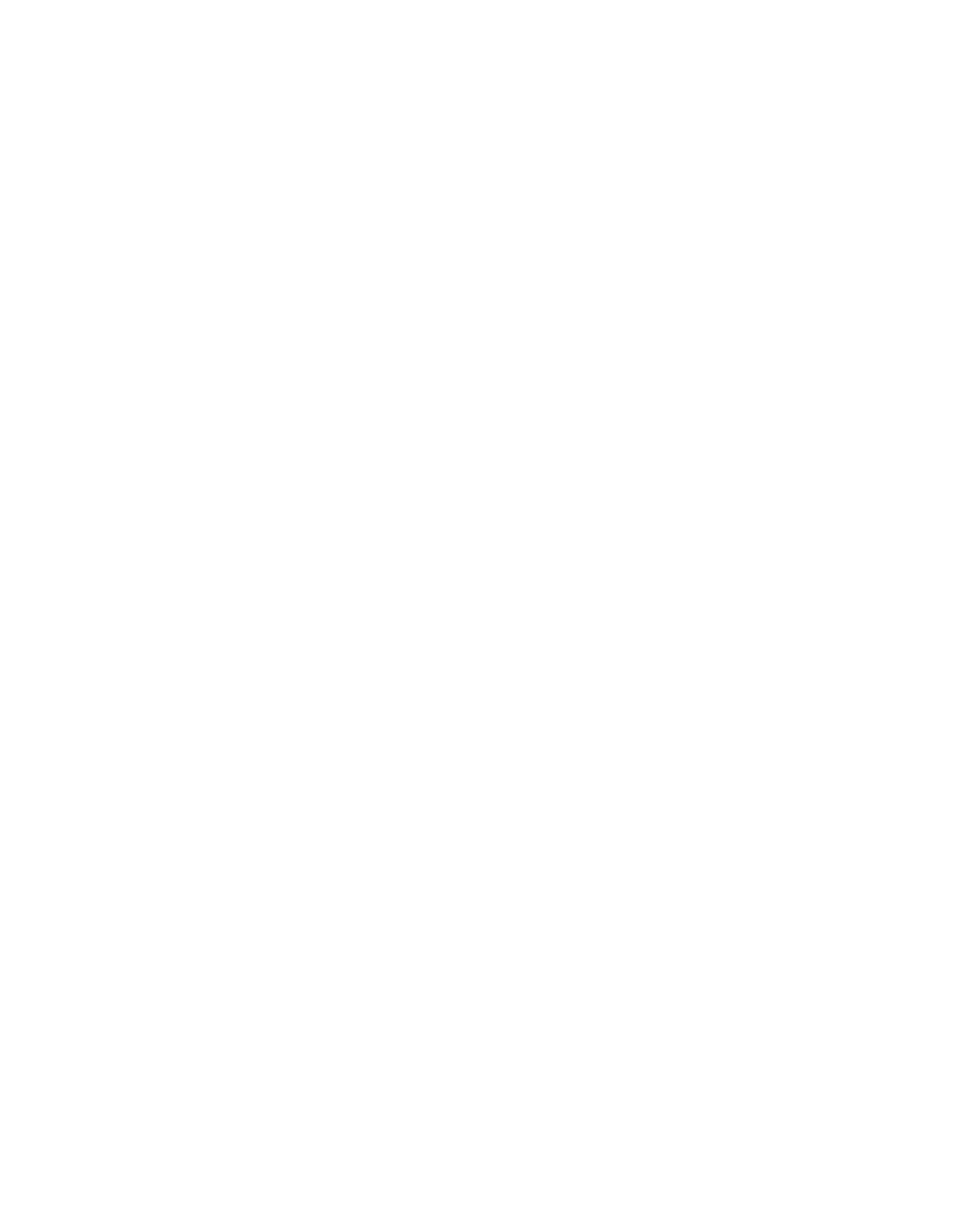Parish for our use. As you think about your personal philanthropy at the end of the year, please consider your Parish and the many programs supported by the Diocese that benefit our parish.

## **WEEK-AT-A-GLANCE Dec. 15th – 21st**

**Sunday, Dec. 15th – Religious Education from 9:30 – 11 AM Sunday, Dec. 15th – Adult Enrichment Class in The social hall, 9:30-11 AM Monday, Dec. 16th – Cub Scouts, 6:30 PM Monday, Dec. 16th – Legion of Mary in Rel Ed Bldg Room 4, 7 PM Monday, Dec 16th – Charismatic Prayer Group in Social Hall, 7 PM Wednesday, Dec. 18th – Boy Scouts, 6-9 PM Thursday, Dec. 19th – Faith Sharing Group in Den after 9 AM Mass**

**WELCOME!** We welcome the following new members into our parish family: Clyde & Barbara Krebs & family, Abbottstown Julianne Rowe & family, Hanover Brian & Ruth Kaley, Dover Derek & Amanda Albin & family, Spring Grove Mark & Amy Gingrich & family, Dover

**PARISH CARING COMMITTEE –** Assists parishioners on an as needed basis, in times of need or stress and provides visitation, care giver relief, meals, errands, light household chores and local transportation. To request assistance or to become a Caring Committee Volunteer, contact Cathy Gunzelman at 717-225-5059.

**CONGRATULATIONS** to the following students at Delone Catholic High School for achieving honor roll status:

FIRST HONORS: Audrey & Abigail Sell, Jacob Fleming SECOND HONORS: Harrison Smith, Avery Kuntz & Julia O'Brien

**CHILDREN'S LITURGY -** As you know, our children (ages 3 through 2nd grade) have a wonderful opportunity at the 11:15 Mass when they are called forth and dismissed for "Children's Liturgy of the Word," the ability to learn about the scripture readings on their level. We are in **great need of more volunteers,** who have Diocesan clearances to participate in this ministry. If we have a pool of at least 6 to 8 volunteers, then everyone only has a turn every 6 weeks or so. **PLEASE** consider offering your services for this wonderful ministry for our children. If you are able to help out, please call Sister Rosanne @ (717) 259-0611, ext. 7

**HANDICAPPED PARKING SPACES -** We urge and encourage those of you who are in need of this service to please use them. They are so much closer to the Church. You may use the **CHURCH EXIT** to get into the spaces on Saturday night or for 8:15 Mass on Sunday. **For the 11:15 Mass, you may use this entrance until 10:45** and be parked before the children are being dismissed from Religious Education classes. **For safety reasons, please do not come in the EXIT and park the wrong way along the side of**  the Church. Please note  $\sim$  the same rules apply here as elsewhere in using these spaces. You must have a Handicapped Placard or it be indicated on your license plate. Thank you!

**2019 DIOCESAN ANNUAL CAMPAIGN -** The 2019 Diocesan Annual Campaign (formerly known as the Bishop's Lenten Appeal) is coming to a close. Pledge reminders have been mailed to all donors who have a pledge balance for the 2019 effort. Our parish benefits from the many ministries and educational programs that the Diocese supports. Please be sure to honor your commitment for the Diocesan Annual Campaign. Gifts made before Dec. 31, 2019 may provide tax benefits to you.

If you have not made a gift to this year's campaign, it is not too late. You can make your gift securely online at [www.hbgdiocese.org/dac.](http://www.hbgdiocese.org/dac) 100% of the monies collected over our parish goal are returned to the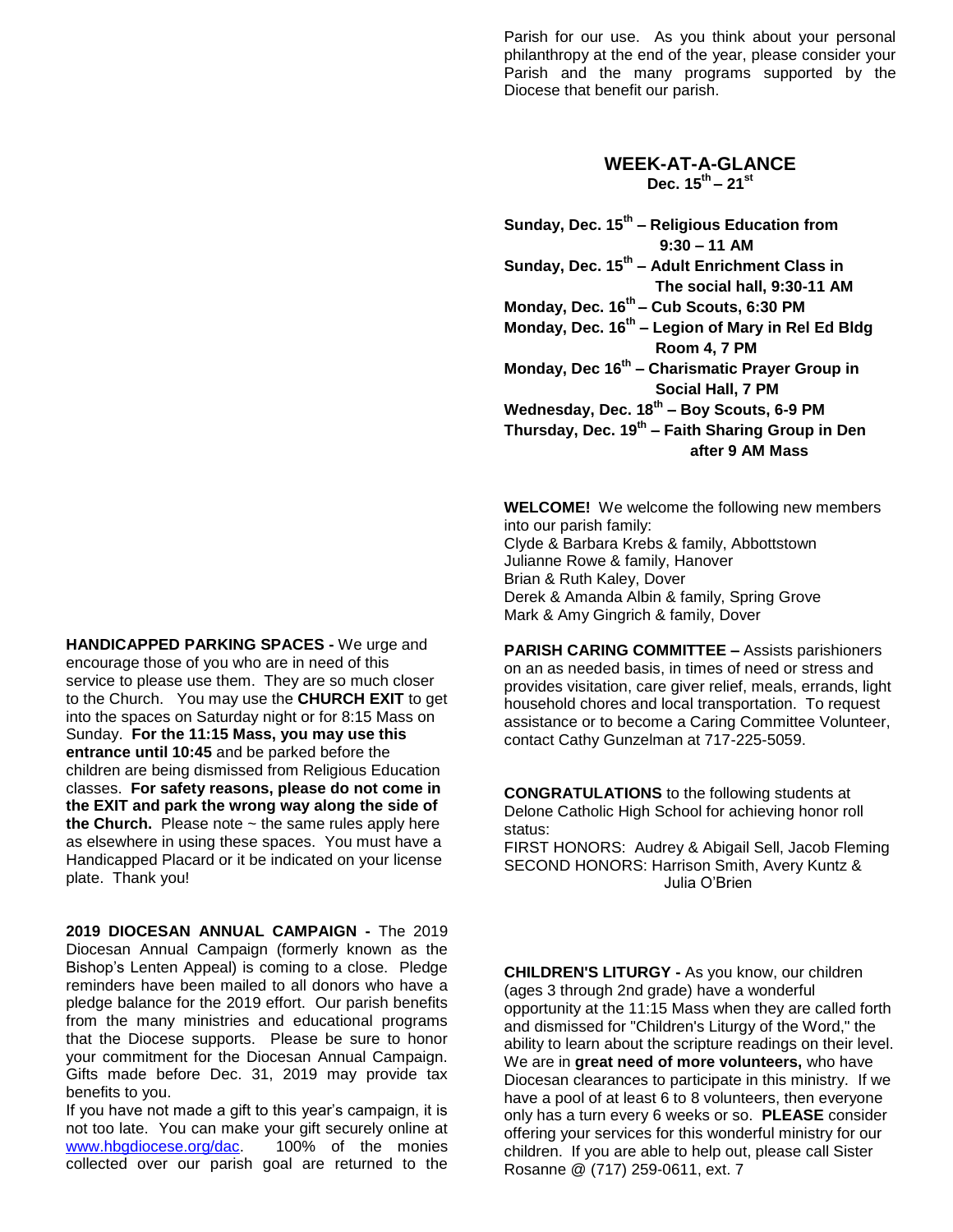| <b>OCTOBER FINANCIAL REPORT -</b> |             |
|-----------------------------------|-------------|
| <b>Monthly Budget</b>             | \$36,400.00 |
| Income for Nov. 3rd               | \$10,129.50 |
| Nov. 10th                         | 10,991.06   |
| Nov. 17th                         | 10,292.00   |
| Nov. 24th                         | 8,932.05    |
| <b>TOTAL MONTHLY INCOME</b>       | \$40,344.61 |
| <b>ADDITIONAL COLLECTIONS:</b>    |             |

| <b>Capital Improvements</b>  | \$1,714.00 |
|------------------------------|------------|
| <b>All Saints Collection</b> | 1.713.00   |
| <b>Military Collection</b>   | 1.858.50   |
| <b>Matthew 25 Collection</b> | 2.100.37   |

**ART CONTEST –** The Harrisburg Diocesan Council of Catholic Women (HDCCW) invites girls in grades 9-12 in the Diocese of Harrisburg to enter an art contest. The task: design the cover for the 95<sup>th</sup> Annual HDCCW Convention on April 25, 2020. The art work should be an original drawing or painting for a 9 x 12 folder and based on the Convention theme "Rejoice and be Thankful". The grand prize is \$150, second prize is \$75 and third prize is \$50. The deadline to enter is Jan. 20, 2020. For complete details and Contest Guidelines, please refer to the HDCCW website [http://hdccw.webs.com/.](http://hdccw.webs.com/) You may also contact HDCCW at 717-860-0700 or email [hdccw1@gmail.com](mailto:hdccw1@gmail.com) with questions.

**RUTH'S HARVEST –** Ruth's Harvest packing will be Wednesday, Oct. 23<sup>rd</sup> from 10-11 AM at the Abbottstown Fire Hall. Consider joining others in this ecumenical ministry as we bag single-serving food items for elementary school students to take to their homes. For more information, call Pat Renaut at 717- 637-1110.

**PARISH FLOWER BEDS –** Fall is officially here and it is time to clean out the flower beds for the winter. Anyone who "adopted" a flower bed needs to trim back and clean out their respective flower beds. Thank you for making everything look so beautiful!

**FOOD PANTRY DONATIONS –** We are often asked about which items are most in need. Well, the answer would include a number of non-food items because those items are very much needed but not donated as often as food. These items include such essentials as shampoo, soap, toothpaste, dental floss, toothbrushes, deodorant, toilet paper, tissues, paper towels, and laundry detergent. Of course, we can also use food donations; but we ask you to donate items with good expiration dates (or expired in the current year). Also, all donated items must be unopened. Any questions contact Pat Renaut at 717-637-1110 or [patrenaut@hotmail.com.](mailto:patrenaut@hotmail.com)

## **A FRIENDLY REMINDER**

From the middle of September until the beginning of May, Religious Education Classes are in session! Please be extra mindful of **SAFETY** on Sunday mornings after the 8:15 Mass as you are leaving the parking lot (especially if you are parked on the side of or behind the Church). That is when our children are being dropped off for CCD. Cars are moving and children are walking and most likely **"aren't looking/noticing"** that cars are backing up and pulling out.

Also around **11:00 AM** when children are being dismissed from the Religious Education Center and are waiting for their parents to "pull up in the car line" to pick them up. There are 150 children in the CCD and they and their safety are our #1 priority!

If you are in need of a "Handicap Parking" spot, please plan on coming to the 11:15 Mass by **10:55 AM.** You can come in the **EXIT** driveway and pull right into one of the spots. Parents pick their children up beginning at 11:00 AM. Once their cars start moving, it is about safety! If you choose not to do this and you get in the "parent car line" then please **be patient.** Please do not try and come up along side the cars that are in line. Most of the time all children get in their cars on the right hand side where adults are right there with them. Occasionally, the children need to get in on the left side because of infants in the car. It takes about 7 minutes to get every child in their car and on their way home safely. Thank you for your understanding!

### **AERO ENERGY HOUSE OF WORSHIP PROGRAM –**

This program was established to provide Aero Energy customers an opportunity to give to our church. To participate, Aero Energy customers sign up by phone or online and Aero Energy donates 4 cents for every gallon of fuel they use to us. Please call if you are not already part of this wonderful program. It's an easy way to benefit Immaculate Heart of Mary. Last heating season, IHM was among the top 5 churches in donations received! To sign up, call 888-827-17136.

### **HOUSE OF WORSHIP PROGRAM**

We would like to express our most sincere gratitude to all those who participate in the Aero Energy House of Worship Program. Our parish received a check in the amount of \$527.16 from this past heating season! IHM receives 4 cents per gallon for anyone using heating oil or propane that is a current customer of Aero Energy or anyone who becomes a NEW customer. If you are not already participating in this program and would like to, please call Aero Energy at 888-827-1713 to sign up for the House of Worship Program. There is no additional cost to anyone who participates – it is a donation from Aero Energy to our church. Thanks to all who participate!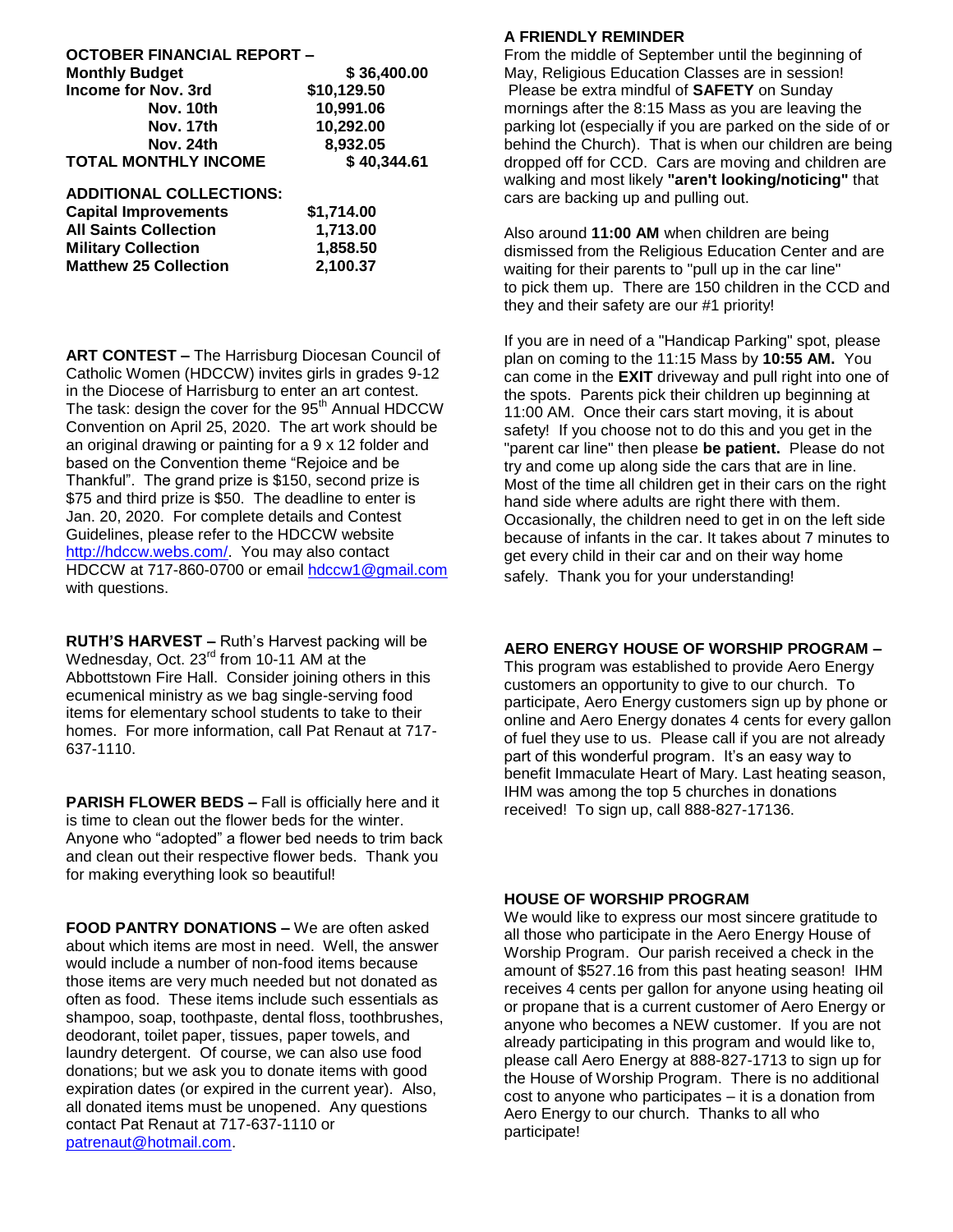**OFFERTORY PROCESSION** – For the benefit of you, our long-time parishioners as well as you, our **NEW**  parishioners ~~ we invite you and your family to participate in the Offertory Procession when you come to Mass on Saturday night or Sunday.

Perhaps you have NOT noticed the 3 crosses and the picture frame on the ledge behind the last pew (**right hand side**) as you come into Church. There is an invitation from Fr. Burger in the frame for you to bring forth the gifts at the Offertory time. You just need to take the 3 crosses to the pew with you, and when the altar server goes to the back of the Church with the Processional Cross, you get out of your pew and head to the back of the Church. One of the ushers is there to assist you, if necessary. The gifts (the paten of hosts and the cruet of wine) are on the ledge by the picture frame. You bring those gifts, as well as the collection basket forward, following the altar server with the cross. Please consider having your family participate in the Offertory Procession. This is a simple way to participate more fully in the celebration of the Mass.

**SCAM ALERT!** Once again someone is using the Pastor's name to scam people into buying gift cards or giving their cell number to them. Neither Fr. Burger, nor any Diocesan Priest, will ever ask you to supply him with gift cards or give your cell number in order to help him out. Please **DO NOT** respond to any emails you may receive or any text message asking if you are available to do him a favor and purchase gift cards for someone who is sick.

**HEALING HEARTS** is a support group for widows and widowers. The group will meet once a week on Thursday nights from 6pm until 7:30 pm at Kim Aiello's house at 1650 Pine Run Road, East Berlin. The meetings will consist of prayer, bible study, share time, Christian music, group social outings, like going to see a Christian movie, attending a Christian Concert, or listening to a Christian Speaker. The support group goal is to help heal the broken heart and replace sorrow with joy, by finding peace through a personal relationship with the Lord. Contact Kim Aiello at 717 476-7504 or emailing her at [jkilo1@hotmail.com.](mailto:jkilo1@hotmail.com)

### *SUMMER WEEKEND MASS SCHEDULE*

*Saturday 5 PM, Sunday 8:15 AM and 10:15 AM* 

# **ARE YOU CARING FOR AN AGING PERSON?**

There is a safe website where you can get help and ideas. Go to [www.agingcare.com.](http://www.agingcare.com/) You can sign up for their emailed newsletter at the bottom of the home page. I have been following the newsletters and find a lot of articles which may be useful. If I can be of any help, please contact me at [roywainwright3@gmail.com](mailto:roywainwright3@gmail.com) or 717- 619-7243.

**FLOWERS –** Looking for a way to memorialize a loved one or celebrate a special occasion? A beautiful way would be to order flowers on the altar. Most weekends are available from now through the end of the year. **Please call Anita in the parish office** to make arrangements.

**MASS INTENTIONS –** Mass intentions are a wonderful way to celebrate a special occasion, remember those who have died or are sick and in need of our prayers. Please consider this as a "gift" for someone. Call Anita in the Parish Office to arrange your Mass intentions.

# **PRAYER TO SAINT MICHAEL THE ARCHANGEL**

St. Michael the Archangel, defend us in battle, be our protection against the wickedness and snare of the devil. May God rebuke him, we humbly pray, and do thou, O Prince of the Heavenly Host, by the power of God, cast into hell Satan and all the evil spirits who prowl about the world seeking the ruin of souls. Amen.

### **CATHOLIC CHARITIES COUNSELING SERVICES:**

Depression and anxiety can occur when we have a loss or a major change in our life. A licensed skilled therapist can help you by listening, processing, and giving you the power to make positive change. Catholic Charities Counseling Services is accepting new clients for four office locations throughout the Diocese. Catholic Charities Counseling is for anyone: children, adolescents, adults, and couples. Services are provided in a confidential office setting. Services include individual and family therapy, marital counseling, and parent-child counseling. We accept Medical Assistance, or clients can pay for services (discount fee schedule available). Just call for an appointment: Capital Region 717-233-7978; Lancaster 717-299-3659 or 717-392- 2113 (Espanol); York

717-845-2696; Paradise School Office (Abbottstown) 717-259-9537. Visit [www.cchbg.org](http://www.cchbg.org/) for more information.

### **Don't Get Scammed!**

Scammers are now posing as priests and other clergy. In this latest scam, you might receive an email or a text message that appears to be from your Pastor or another priest that you may know. The scammer ask you to help someone in need by purchasing a gift card and to provide the codes on that card.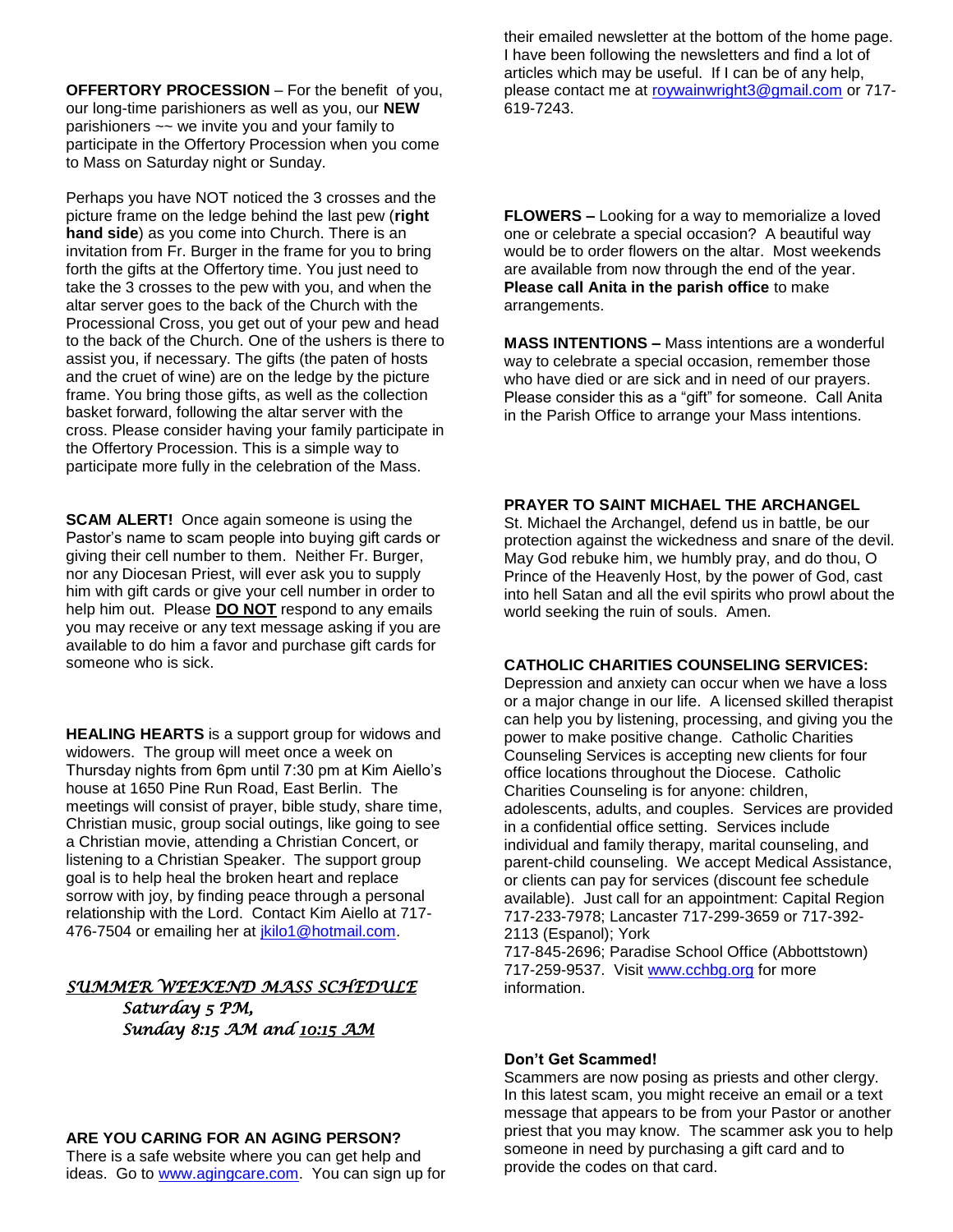Here's how to protect yourself from being scammed. 1 – Know that scammers are out there. Be suspicious of any request for funds of any type via an email message or a text message. Verify any request with a call to the person who supposedly sent it or a call to the phone number of the text that you received. 2 – Know that any email from a priest should be from a diocesan or parish email account. Messages sent from free services, such as Gmail or Yahoo, are more likely to be scammers.

3 – Many clergy do not share their cell phone numbers publicly. If you receive a text message from someone not on your phone's contact list, be suspicious. 4 – Know that priests will NEVER ask for financial transactions via email or text messages.

# **IMPORTANT CHANGE FOR HANOVER HOSPITAL**

**ADMISSIONS –** The Hanover Hospital – UPMC Pinnacle Health has issued the following changes to their policy effective December 2018.

- 1. Clergy will not be able to view denominational lists at the front desk.
- 2. Clergy will not be able to obtain patient information at the front desk unless they have the patient's name.
- 3. If the patient indicates a congregational affiliation in the admissions interview, the Chaplain will call the congregation. If the patient indicates to the Chaplain on his or her rounds that he or she belongs to a particular congregation and gives permission the Chaplain will call the congregation.
- 4. In an emergency situation if the patient or family indicates a congregational affiliation to the Chaplain or other staff and gives permission to call the congregation, every effort will be made to notify the congregation.

### **Because of these changes, it is very important that a family member contacts the parish when someone is admitted.**

**PRAYER SHAWL MINISTRY –** CAN YOU DONATE NEW YARN? During the last year, the Prayer Shawl Ministry has made over 50 items for our own parishioners, Rachel's Vineyard retreatants, Cross Keys Village Skilled Nursing patients, Spiritrust Lutheran hospice and Hanover Hospital Maternity. **We rely on your donations to help with our yarn expense.** We can always use red, white and blue yarn for military veterans in hospice care. Please drop off your donations in the covered gray boxes at the entrances to the church. If you know of anyone who would benefit from a prayer shawl, please call the parish office at 717-

**SUGGESTION CARDS** are available on the back ledges and at the entrances of the church. If you have any suggestions on how to make our parish better, please fill one out and return it in the collection basket.

259-0611. Thank you!

**BOXTOPS FOR EDUCATION –** Please keep collecting and sending in those BoxTops for Education for St. Teresa School. If you'd like to help out trimming those BoxTops, please contact [kwenger@hotmail.com.](mailto:kwenger@hotmail.com) All help is appreciated!

**EVENT NOTICE –** I have been a parishioner at Immaculate Heart of Mary Church for more than 40 years and employed in the newspaper business for more than 20 years. We have many wonderful events happening here at our parish and we'd like to get the word out to the public. Please feel free to send me any events that would be of interest to our local community – from Lenten dinners to youth events to Bible studies and everything in between! You can send information to: [6fletch@embarqmail.com.](mailto:6fletch@embarqmail.com) Don't forget to tell me the following: WHAT is the event? WHO is invited? WHEN is the event? WHERE is the event? WHY should people attend? HOW can they get more information? If you have any questions, fee free to call or text me at 717-357-8051. Thank you! Holly Fletcher

**WEEKDAY MASS PARKING –** Anyone attending the weekday Masses are asked to park in the lot beside and behind the Church whenever there is snow and ice. This parking area will be made ready first for anyone on the property.

**IMPORTANT ANNOUNCEMENT –** It has been noted that some people, who are dropped off or picked up for Mass, are doing so at the steps right along West Canal Road. Especially at night, and given the adjacent hill, it is deemed this is unsafe given the speed and flow of traffic. For accessible and safe access to the Church at all times, please use the side social hall doors. Thank you.

**HEARING IMPAIRED –** Anyone who is hearing impaired may find it helpful to sit in Pew #9 on the Sacristy side. You will notice "hearing impaired" stickers on the side of the pew to indicate the best place to sit if you are hearing impaired.

**HANDICAP PARKING –** Please note that handicap parking spaces are available for parking near the social hall entrance to the Church. If you are attending the 11:15 AM Mass, in order to avoid the traffic associated with religious education letting out, the following two options are recommended: EITHER come in the EXIT lane BEFORE 11 AM, OR come in the usual entrance way AFTER approximately 11:07 AM.